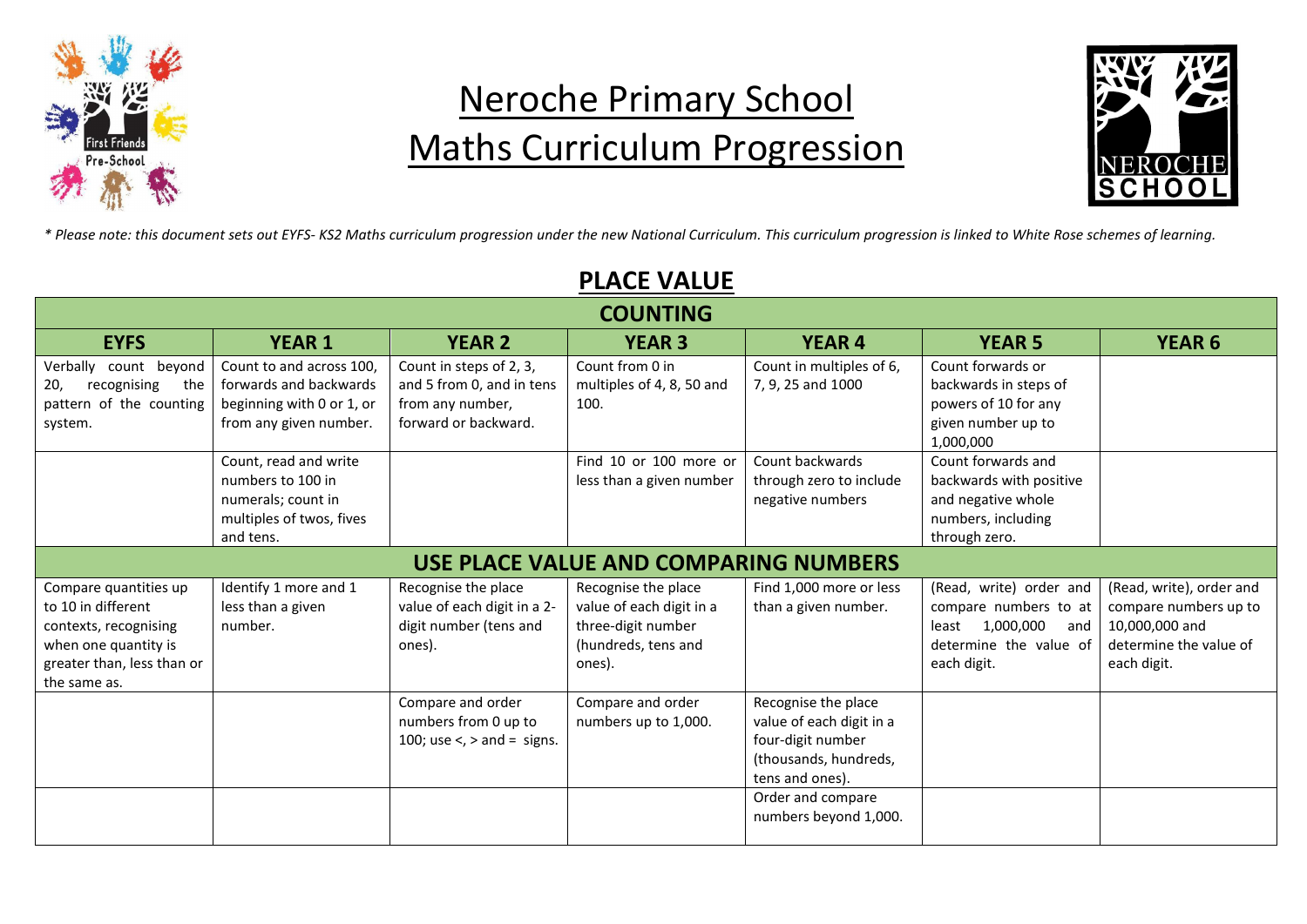#### PLACE VALUE CONT.

| <b>REPRESENTING NUMBER</b>                                                                                                                              |                                                                                      |                                                                                                                     |                                                                                    |                                                                                                                                                      |                                                                                                       |                                                                                                             |  |
|---------------------------------------------------------------------------------------------------------------------------------------------------------|--------------------------------------------------------------------------------------|---------------------------------------------------------------------------------------------------------------------|------------------------------------------------------------------------------------|------------------------------------------------------------------------------------------------------------------------------------------------------|-------------------------------------------------------------------------------------------------------|-------------------------------------------------------------------------------------------------------------|--|
| <b>EYFS</b>                                                                                                                                             | <b>YEAR 1</b>                                                                        | <b>YEAR 2</b>                                                                                                       | <b>YEAR 3</b>                                                                      | <b>YEAR 4</b>                                                                                                                                        | <b>YEAR 5</b>                                                                                         | <b>YEAR 6</b>                                                                                               |  |
| Have a deep<br>understanding of<br>number to 10, including<br>the composition of each<br>number.                                                        | Identify and represent<br>numbers using objects<br>and pictorial<br>representations. | Read and write numbers<br>to at least 100 in<br>numerals and words.                                                 | Identify, represent and<br>estimate numbers using<br>different<br>representations. | Identify, represent and<br>estimate numbers using<br>different<br>representations.                                                                   | Read, write, (order and<br>compare) numbers to<br>1,000,000 and determine<br>the value of each digit. | Read, write (order and<br>compare) numbers to<br>10,000,000<br>and<br>determine the value of<br>each digit. |  |
| Subitise up to 5.                                                                                                                                       | Read and write numbers<br>to 100 in numerals.                                        | Identify, represent and<br>estimate numbers using<br>different<br>representations,<br>including the number<br>line. | Read and write numbers<br>up to 1,000 in numerals<br>and words.                    | <b>Read Roman Numerals</b><br>to 100 and know that<br>over time, the numeral<br>system changed to<br>include the concept of<br>zero and place value. | <b>Read Roman Numerals</b><br>to 1,000 and recognise<br>years written in Roman<br>Numerals.           |                                                                                                             |  |
| Explore and represent<br>patterns in numbers up<br>to 10, including even and<br>odds, double facts and<br>how quantities can be<br>distributed equally. | Read and write numbers<br>from 1-20 in numerals<br>and words.                        |                                                                                                                     |                                                                                    |                                                                                                                                                      |                                                                                                       |                                                                                                             |  |
|                                                                                                                                                         |                                                                                      |                                                                                                                     | <b>PROBLEMS AND ROUNDING</b>                                                       |                                                                                                                                                      |                                                                                                       |                                                                                                             |  |
|                                                                                                                                                         |                                                                                      | Use place value and<br>number facts to solve<br>problems.                                                           | Solve number problems<br>and practical problems<br>involving these ideas.          | Round any number to<br>the nearest 10, 100 or<br>1,000.                                                                                              | Interpret<br>negative<br>numbers in context.                                                          | Round<br>whole<br>any<br>number to a required<br>degree of accuracy.                                        |  |
|                                                                                                                                                         |                                                                                      |                                                                                                                     |                                                                                    | Solve number and<br>practical problems that<br>involve all of the above<br>with increasingly large<br>positive numbers.                              | Round any number up to<br>1,000,000 to the nearest<br>10, 100, 1,000, 10,000<br>and 100,000.          | Use negative numbers in<br>context, and calculate<br>intervals across zero.                                 |  |
|                                                                                                                                                         |                                                                                      |                                                                                                                     |                                                                                    |                                                                                                                                                      | Solve number problems<br>and practical problems<br>that involve all of the<br>above.                  | Solve<br>number<br>and<br>practical problems that<br>include all of the above.                              |  |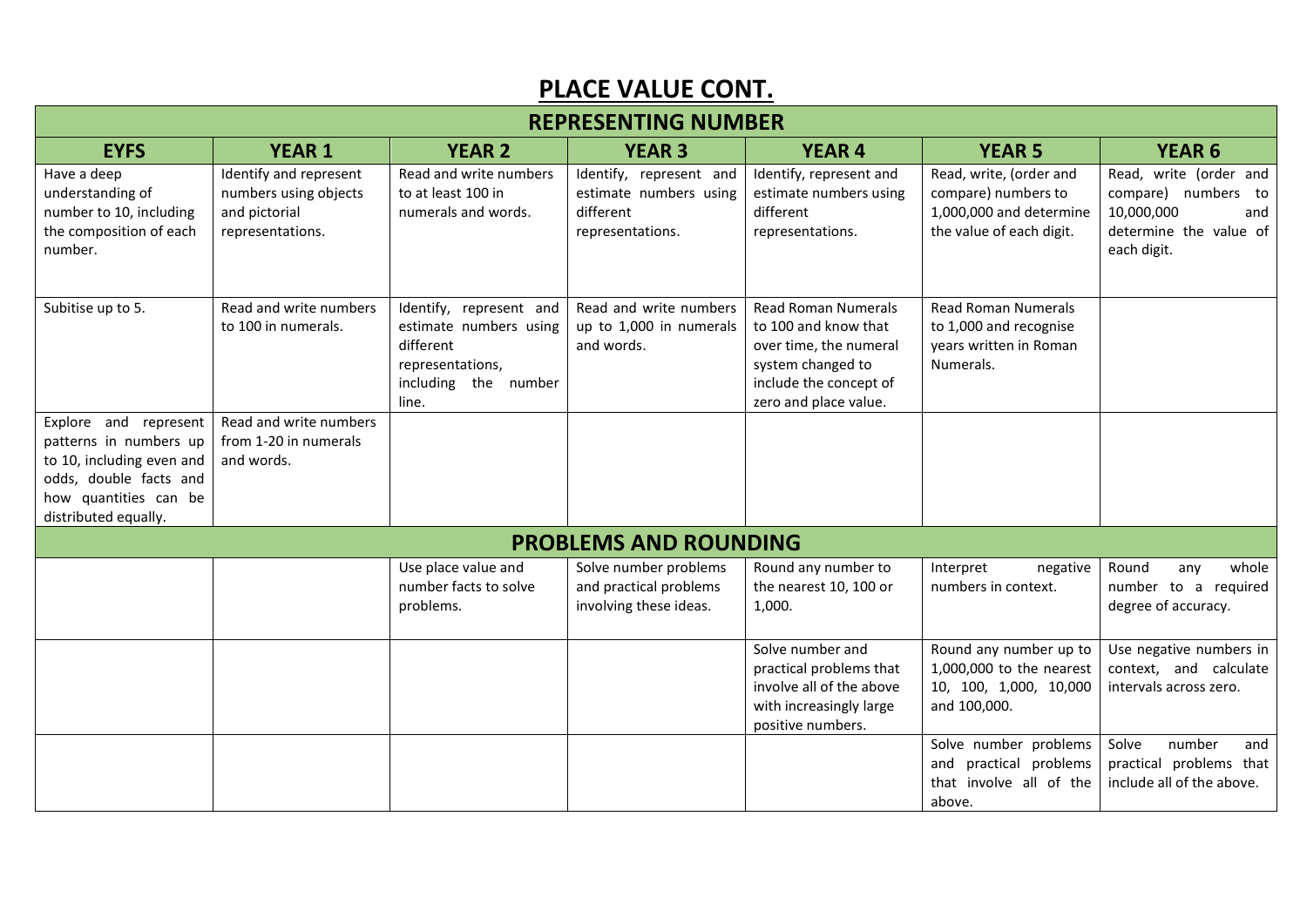## ADDITION AND SUBTRACTION

| <b>RECALL, REPRESENT, USE</b>                                                                                                            |                                                                                                                |                                                                                                                                                                                                                                                    |                                                                                                                                                                    |                                                                                                                                                         |                                                                                                                                                    |                                                                                                                     |  |  |
|------------------------------------------------------------------------------------------------------------------------------------------|----------------------------------------------------------------------------------------------------------------|----------------------------------------------------------------------------------------------------------------------------------------------------------------------------------------------------------------------------------------------------|--------------------------------------------------------------------------------------------------------------------------------------------------------------------|---------------------------------------------------------------------------------------------------------------------------------------------------------|----------------------------------------------------------------------------------------------------------------------------------------------------|---------------------------------------------------------------------------------------------------------------------|--|--|
| <b>EYFS</b>                                                                                                                              | <b>YEAR 1</b>                                                                                                  | <b>YEAR 2</b>                                                                                                                                                                                                                                      | <b>YEAR 3</b>                                                                                                                                                      | <b>YEAR 4</b>                                                                                                                                           | <b>YEAR 5</b>                                                                                                                                      | <b>YEAR 6</b>                                                                                                       |  |  |
| Automatically recall<br>number bonds to 5<br>(including subtraction<br>facts) and some number<br>bonds to 10, including<br>double facts. | Read write and interpret<br>mathematical<br>statements involving<br>addition, subtraction and<br>equals signs. | Recall and use addition<br>and subtraction facts to<br>20 fluently, and derive<br>and use related facts up<br>to 100.                                                                                                                              | Estimate the answer to a<br>calculation and use<br>inverse operations to<br>check answers.                                                                         | Estimate and use inverse<br>operations to check<br>answers to a calculation.                                                                            | Use rounding to check<br>answers to calculations<br>and determine, in the<br>context of a problem,<br>levels of accuracy.                          |                                                                                                                     |  |  |
|                                                                                                                                          | Represent and use<br>number bonds and<br>related subtraction facts<br>within 20.                               | Show that addition of<br>two numbers can be<br>done in any order<br>(commutative) and<br>subtraction of one<br>number from another<br>cannot.<br>Recognise and use the<br>inverse relationship<br>between addition and                             |                                                                                                                                                                    |                                                                                                                                                         |                                                                                                                                                    |                                                                                                                     |  |  |
|                                                                                                                                          |                                                                                                                | subtraction and use this<br>to check calculations and<br>solve missing number<br>problems.                                                                                                                                                         |                                                                                                                                                                    |                                                                                                                                                         |                                                                                                                                                    |                                                                                                                     |  |  |
|                                                                                                                                          |                                                                                                                |                                                                                                                                                                                                                                                    | <b>CALCULATIONS</b>                                                                                                                                                |                                                                                                                                                         |                                                                                                                                                    |                                                                                                                     |  |  |
|                                                                                                                                          | Add and subtract one-<br>digit and two-digit<br>numbers to 20, including<br>zero.                              | Add and subtract<br>numbers using concrete<br>objects, pictorial<br>representations and<br>mentally, including:<br>a two-digit number and<br>ones<br>a two-digit number and<br>tens<br>two two-digit numbers<br>adding three one-digit<br>numbers. | Add and subtract<br>numbers mentally<br>including:<br>a three-digit number<br>and ones<br>a three-digit number and<br>tens<br>a three-digit number and<br>hundreds | Add and subtract<br>numbers with up to 4<br>digits using the formal<br>written methods of<br>columnar addition and<br>subtraction where<br>appropriate. | Add and subtract whole<br>numbers with more than<br>4 digits, including using<br>formal written methods<br>(columnar addition and<br>subtraction). | Perform mental<br>calculations, including<br>with mixed operations<br>and large numbers.                            |  |  |
|                                                                                                                                          |                                                                                                                |                                                                                                                                                                                                                                                    | Add and subtract<br>numbers with up to<br>three digits, using formal<br>written methods of<br>columnar addition and<br>subtraction.                                |                                                                                                                                                         | Add and subtract<br>numbers mentally with<br>increasingly large<br>numbers.                                                                        | Use their knowledge of<br>the order of operations<br>to carry out calculations<br>involving the four<br>operations. |  |  |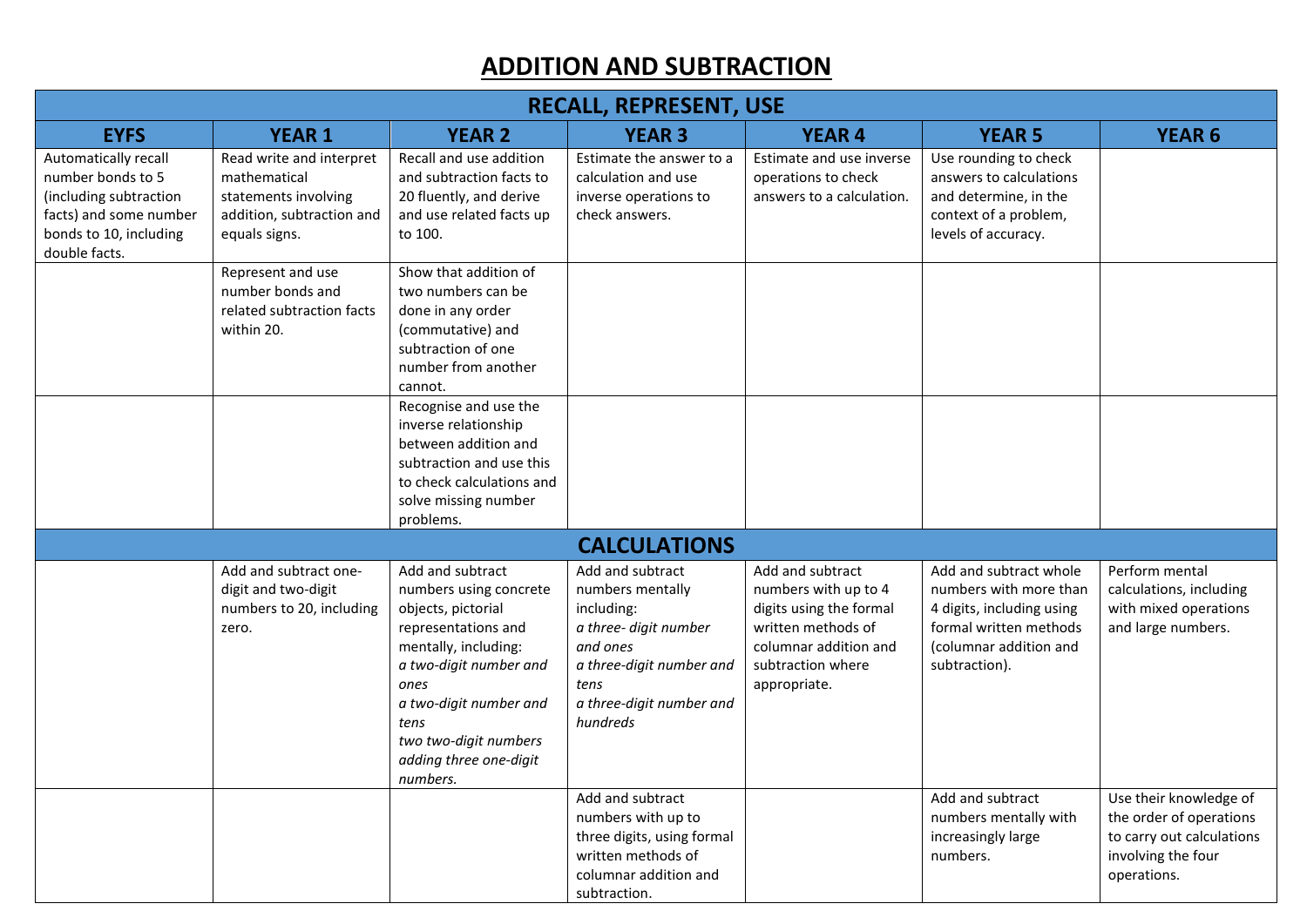#### ADDITION AND SUBTRACTION CONT

| <b>SOLVE PROBLEMS</b> |                                                                                                                                                                                       |                                                                                                                                                                                     |                                                                                                                                              |                                                                                                                                    |                                                                                                                                                                                      |                                                                                                                                      |  |  |
|-----------------------|---------------------------------------------------------------------------------------------------------------------------------------------------------------------------------------|-------------------------------------------------------------------------------------------------------------------------------------------------------------------------------------|----------------------------------------------------------------------------------------------------------------------------------------------|------------------------------------------------------------------------------------------------------------------------------------|--------------------------------------------------------------------------------------------------------------------------------------------------------------------------------------|--------------------------------------------------------------------------------------------------------------------------------------|--|--|
| <b>EYFS</b>           | <b>YEAR 1</b>                                                                                                                                                                         | <b>YEAR 2</b>                                                                                                                                                                       | <b>YEAR 3</b>                                                                                                                                | <b>YEAR 4</b>                                                                                                                      | <b>YEAR 5</b>                                                                                                                                                                        | <b>YEAR 6</b>                                                                                                                        |  |  |
|                       | Solve one-step problems<br>that involve addition and<br>subtraction, using<br>concrete objects and<br>pictorial representations<br>and missing number<br>problems such as<br>$7 = -9$ | Solve problems with<br>addition and subtraction<br>using concrete objects<br>and pictorial<br>representations,<br>including those involving<br>numbers, quantities and<br>measures. | Solve problems,<br>including missing<br>number problems, using<br>number facts, place<br>value and more complex<br>addition and subtraction. | Solve addition and<br>subtraction two-step<br>problems in contexts,<br>deciding which<br>operations and methods<br>to use and why. | Solve addition and<br>subtraction multi-step<br>problems in contexts,<br>deciding which<br>operations and methods<br>to use and why.                                                 | Solve addition and<br>subtraction multi-step<br>problems in contexts,<br>deciding which<br>operations and methods<br>to use and why. |  |  |
|                       |                                                                                                                                                                                       | Solve problems by<br>applying knowledge of<br>mental and written<br>methods                                                                                                         |                                                                                                                                              |                                                                                                                                    | Solve problems involving<br>addition, subtraction,<br>multiplication and<br>division and a<br>combination of these,<br>including understanding<br>the meaning of the<br>equals sign. |                                                                                                                                      |  |  |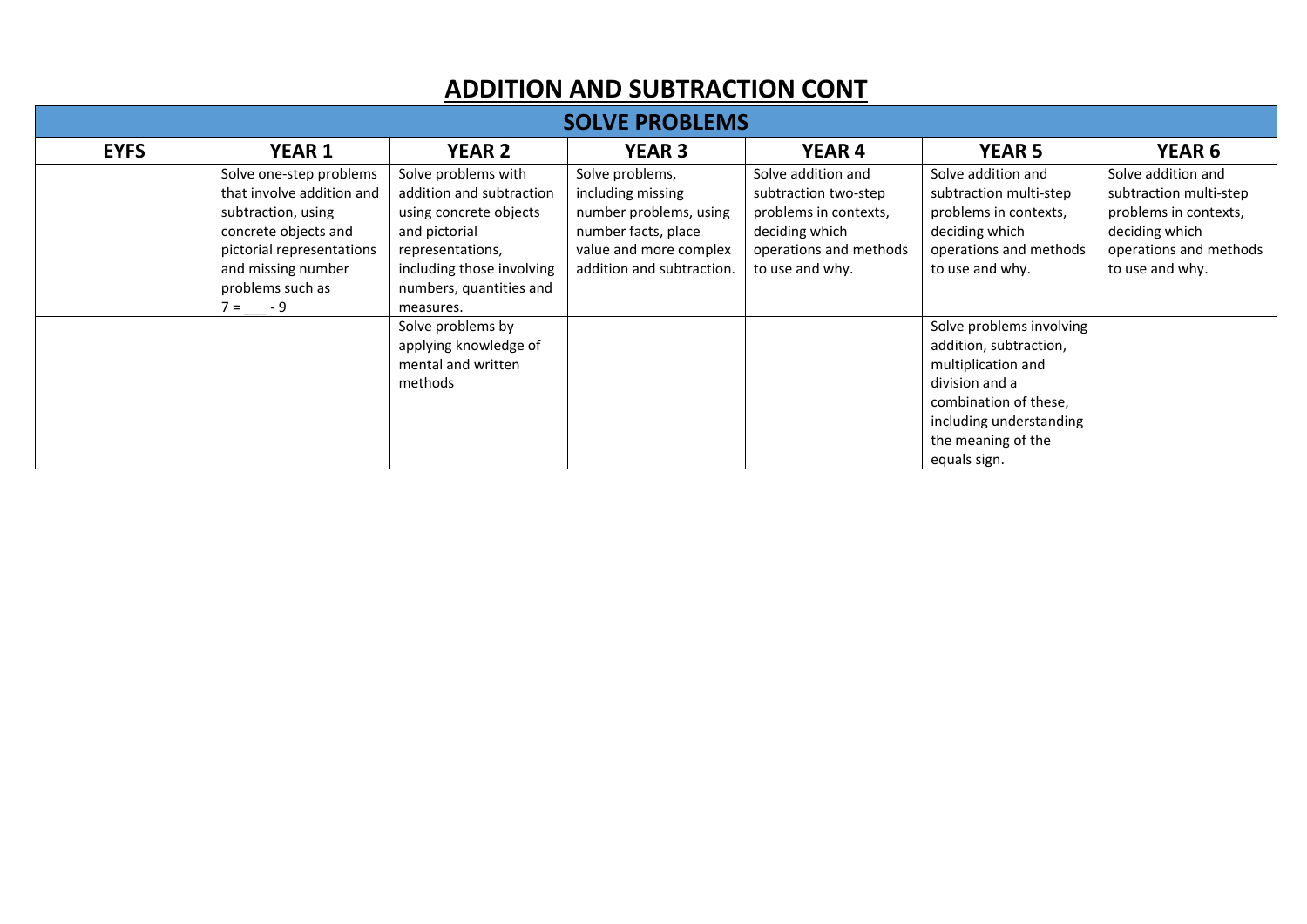## MULTIPLICATION AND DIVISION

| <b>RECALL, REPRESENT, USE</b> |                                                                                                                                                                                                             |                                                                                                                                                                                                                |                                                                                                                                                                                                               |                                                                                                                                                                                                                                         |                                                                                                                                                  |                                                                                                                                               |  |  |
|-------------------------------|-------------------------------------------------------------------------------------------------------------------------------------------------------------------------------------------------------------|----------------------------------------------------------------------------------------------------------------------------------------------------------------------------------------------------------------|---------------------------------------------------------------------------------------------------------------------------------------------------------------------------------------------------------------|-----------------------------------------------------------------------------------------------------------------------------------------------------------------------------------------------------------------------------------------|--------------------------------------------------------------------------------------------------------------------------------------------------|-----------------------------------------------------------------------------------------------------------------------------------------------|--|--|
| <b>EYFS</b>                   | <b>YEAR 1</b>                                                                                                                                                                                               | <b>YEAR 2</b>                                                                                                                                                                                                  | <b>YEAR 3</b>                                                                                                                                                                                                 | <b>YEAR 4</b>                                                                                                                                                                                                                           | <b>YEAR 5</b>                                                                                                                                    | YEAR <sub>6</sub>                                                                                                                             |  |  |
|                               |                                                                                                                                                                                                             | Recall and use<br>multiplication and<br>division facts for the 2, 5<br>and 10 multiplication<br>tables, including<br>recognising odd and<br>even numbers.                                                      | Recall and use<br>multiplication and<br>division facts for the 3, 4<br>and 8 multiplication<br>tables.                                                                                                        | Recall multiplication and<br>division facts for<br>multiplication tables up<br>to 12x12.                                                                                                                                                | Identify multiples and<br>factors, including finding<br>all factor pairs of a<br>number, and common<br>factors of two numbers.                   | Identify common factors,<br>common multiples and<br>prime numbers.                                                                            |  |  |
|                               |                                                                                                                                                                                                             | Show that multiplication<br>of two numbers can be<br>done in any order<br>(commutative) and<br>division of one number<br>by another cannot.                                                                    |                                                                                                                                                                                                               | Use place value, known<br>and derived facts to<br>multiply and divide<br>mentally, including:<br>multiplying by 0 and 1;<br>dividing by 1; multiplying<br>together three numbers.                                                       | Know and use the<br>vocabulary of prime<br>numbers, prime factors<br>and composite (non-<br>prime) numbers.                                      | Use estimation to check<br>answers to calculations<br>and determine, in the<br>context of a problem, an<br>appropriate degree of<br>accuracy. |  |  |
|                               |                                                                                                                                                                                                             |                                                                                                                                                                                                                |                                                                                                                                                                                                               | Recognise and use factor<br>pairs and commutativity<br>in mental calculations.                                                                                                                                                          | Establish whether a<br>number up to 100 is<br>prime and recall prime<br>numbers up to 19.                                                        |                                                                                                                                               |  |  |
|                               |                                                                                                                                                                                                             |                                                                                                                                                                                                                |                                                                                                                                                                                                               |                                                                                                                                                                                                                                         | Recognise and use<br>square and cube<br>numbers and the<br>notation.                                                                             |                                                                                                                                               |  |  |
|                               |                                                                                                                                                                                                             |                                                                                                                                                                                                                | <b>SOLVE PROBLEMS</b>                                                                                                                                                                                         |                                                                                                                                                                                                                                         |                                                                                                                                                  |                                                                                                                                               |  |  |
|                               | Solve one-step problems<br>involving multiplication<br>and division, by<br>calculating the answer<br>using concrete objects,<br>pictorial representations<br>and arrays with the<br>support of the teacher. | Solve problems involving<br>multiplication and<br>division, using materials,<br>arrays, repeated<br>addition, mental<br>methods and<br>multiplication and<br>division facts, including<br>problems in context. | Solve problems,<br>including missing<br>number, involving<br>multiplication and<br>division, including<br>positive integer scaling<br>and correspondence in<br>which n objects are<br>connected to m objects. | Solve problems involving<br>multiplying and adding,<br>using the distributive law<br>to multiply two digit<br>numbers by one digit,<br>integer scaling and<br>harder correspondence<br>such as n objects are<br>connected to m objects. | Solve problems involving<br>multiplication and<br>division including using<br>their knowledge of<br>factors and multiples,<br>squares and cubes. | Solve problems involving<br>addition, subtraction,<br>multiplication and<br>division.                                                         |  |  |
|                               |                                                                                                                                                                                                             |                                                                                                                                                                                                                |                                                                                                                                                                                                               |                                                                                                                                                                                                                                         | Solve problems involving<br>multiplication and<br>division, including scaling<br>by simple fractions and<br>problems involving<br>simple rates.  |                                                                                                                                               |  |  |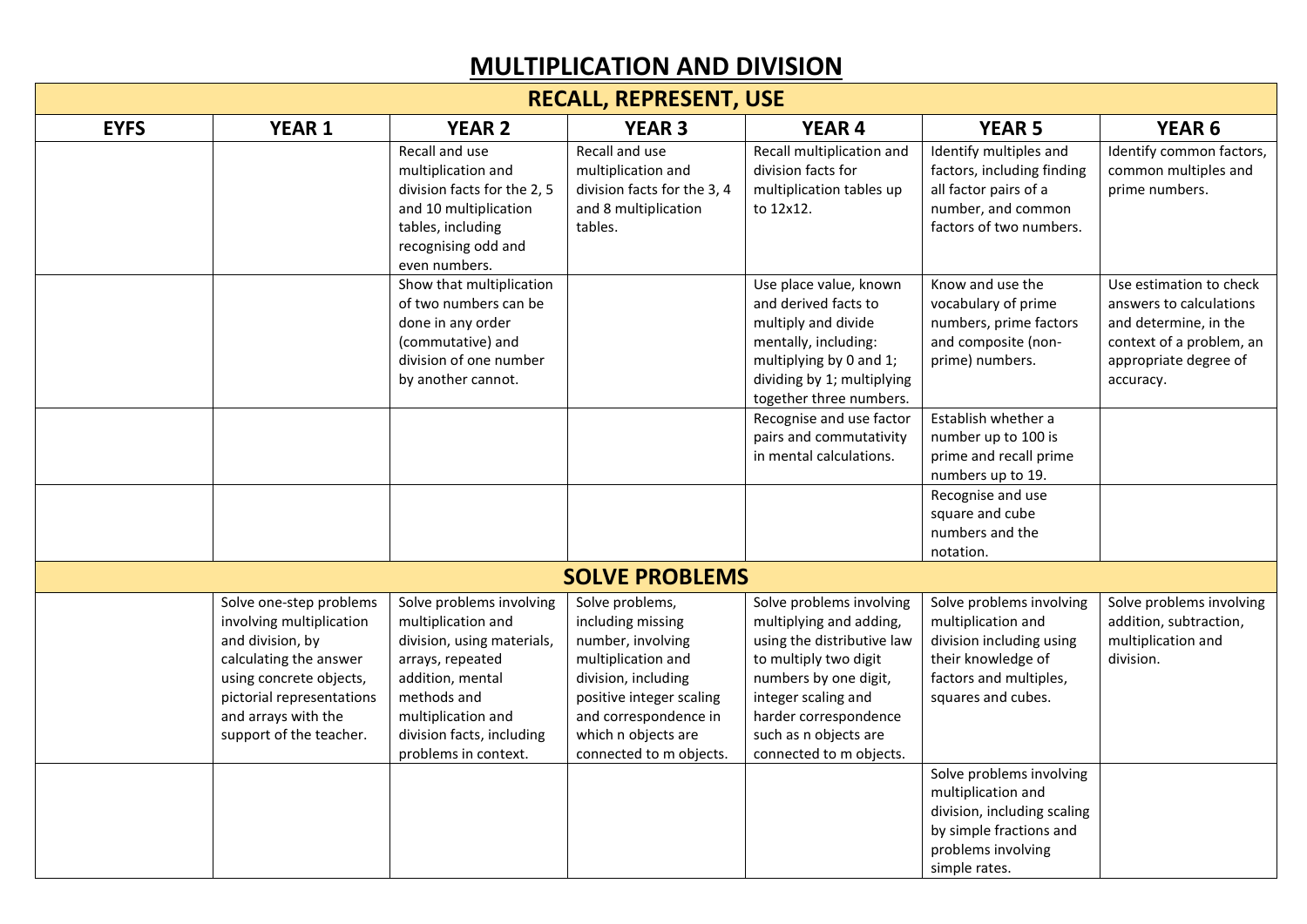#### MULTIPLICATION AND DIVISION CONT

| <b>CALCULATIONS</b> |               |                                                                                                                                                                                             |                                                                                                                                                                                                                                                                               |                                                                                                        |                                                                                                                                                                                    |                                                                                                                                                                                                                                                         |  |  |
|---------------------|---------------|---------------------------------------------------------------------------------------------------------------------------------------------------------------------------------------------|-------------------------------------------------------------------------------------------------------------------------------------------------------------------------------------------------------------------------------------------------------------------------------|--------------------------------------------------------------------------------------------------------|------------------------------------------------------------------------------------------------------------------------------------------------------------------------------------|---------------------------------------------------------------------------------------------------------------------------------------------------------------------------------------------------------------------------------------------------------|--|--|
| <b>EYFS</b>         | <b>YEAR 1</b> | <b>YEAR 2</b>                                                                                                                                                                               | <b>YEAR 3</b>                                                                                                                                                                                                                                                                 | <b>YEAR 4</b>                                                                                          | <b>YEAR 5</b>                                                                                                                                                                      | YEAR <sub>6</sub>                                                                                                                                                                                                                                       |  |  |
|                     |               | Calculate mathematical<br>statements for<br>multiplication and<br>division within the<br>multiplication tables and<br>write them using the<br>multiplication, division<br>and equals signs. | Write and calculate<br>mathematical<br>statements for<br>multiplication and<br>division using the<br>multiplication tables that<br>they know, including for<br>two-digit numbers times<br>one-digit numbers, using<br>mental and progressing<br>to formal written<br>methods. | Multiply two-digit and<br>three-digit numbers by a<br>one-digit number using<br>formal written layout. | Multiply numbers up to 4<br>digits by a one-or two-<br>digit number using a<br>formal written methods,<br>including long<br>multiplication for two-<br>digit numbers.              | Multiply multi-digit<br>numbers up to 4 digits by<br>a two-digit whole<br>number using the formal<br>written method of long<br>multiplication.                                                                                                          |  |  |
|                     |               |                                                                                                                                                                                             |                                                                                                                                                                                                                                                                               |                                                                                                        | Multiply and divide<br>numbers mentally<br>drawing upon known<br>facts.                                                                                                            | Divide numbers up to 4<br>digits by a two-digit<br>whole number using the<br>formal written method<br>of long division and<br>interpret remainders as<br>whole number<br>remainders, fractions or<br>by rounding, as<br>appropriate for the<br>context. |  |  |
|                     |               |                                                                                                                                                                                             |                                                                                                                                                                                                                                                                               |                                                                                                        | Divide numbers up to 4<br>digits by a one-digit<br>number using the formal<br>written method of short<br>division and interpret<br>remainders<br>appropriately for the<br>context. | Divide numbers up to 4<br>digits by a two-digit<br>number using the formal<br>written method of short<br>division and interpreting<br>remainders according to<br>the context.                                                                           |  |  |
|                     |               |                                                                                                                                                                                             |                                                                                                                                                                                                                                                                               |                                                                                                        | Multiply and divide<br>whole numbers and<br>those involving decimals<br>by 10, 100 and 1,000.                                                                                      | Perform mental<br>calculations, including<br>with mixed operations<br>and large numbers                                                                                                                                                                 |  |  |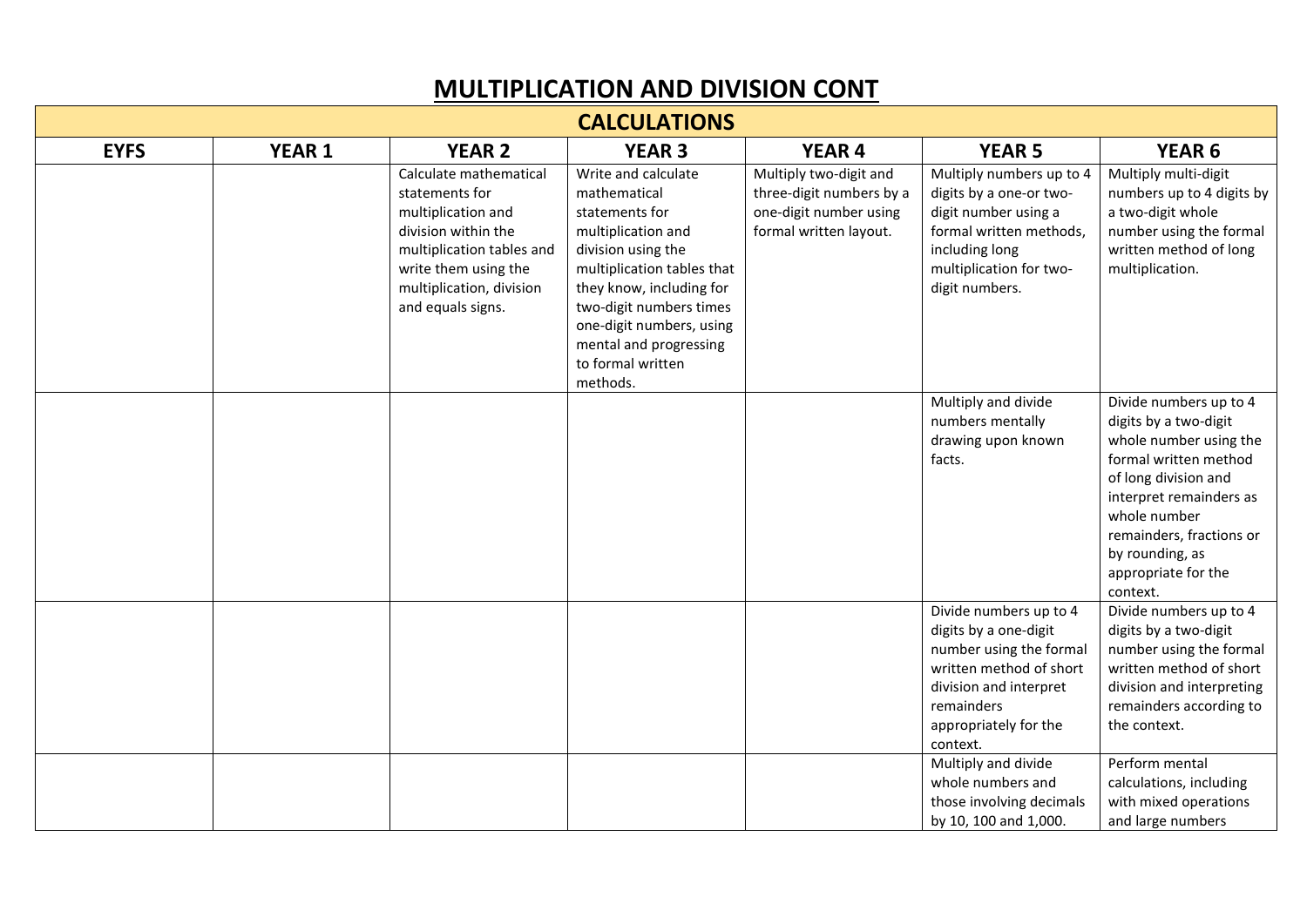## FRACTIONS, DECIMALS, PERCENTAGES, RATIO AND ALEGBRA

| <b>RECOGNISE AND WRITE</b> |                                                                                                            |                                                                                                                                                  |                                                                                                                                                                                  |                                                                                                                                                    |                                                                                                                                                                  |                                                                                                                                                |  |
|----------------------------|------------------------------------------------------------------------------------------------------------|--------------------------------------------------------------------------------------------------------------------------------------------------|----------------------------------------------------------------------------------------------------------------------------------------------------------------------------------|----------------------------------------------------------------------------------------------------------------------------------------------------|------------------------------------------------------------------------------------------------------------------------------------------------------------------|------------------------------------------------------------------------------------------------------------------------------------------------|--|
| <b>EYFS</b>                | <b>YEAR 1</b>                                                                                              | <b>YEAR 2</b>                                                                                                                                    | <b>YEAR 3</b>                                                                                                                                                                    | <b>YEAR 4</b>                                                                                                                                      | <b>YEAR 5</b>                                                                                                                                                    | <b>YEAR 6</b>                                                                                                                                  |  |
|                            | Recognise, find and<br>name a half as one of<br>two equal parts of an<br>object, shape or<br>quantity.     | Recognise, find, name<br>and write fractions 1/3,<br>$\frac{1}{4}$ , 2/4 and $\frac{3}{4}$ of a length,<br>shape, set of objects or<br>quantity. | Count up and down in<br>tenths; recognise that<br>tenths arise from<br>dividing an object into 10<br>equal parts and in<br>dividing one-digit<br>numbers or quantities by<br>10. | Count up and down in<br>hundredths; recognise<br>that hundredths arise<br>when dividing an object<br>by one hundred and<br>dividing tenths by ten. | Identify, name and write<br>equivalent fractions of a<br>given fraction,<br>represented visually,<br>including tenths and<br>hundredths.                         |                                                                                                                                                |  |
|                            | Recognise, find and<br>name a quarter as one of<br>four equal parts of an<br>object, shape or<br>quantity. |                                                                                                                                                  | Recognise, find and write<br>fractions of a discrete set<br>of objects: unit fractions<br>and non-unit fractions<br>with small<br>denominators.                                  |                                                                                                                                                    | Recognise mixed<br>numbers and improper<br>fractions and convert<br>from one form to<br>another and write<br>mathematical<br>statements >1 as a mixed<br>number. |                                                                                                                                                |  |
|                            |                                                                                                            |                                                                                                                                                  | Recognise and use<br>fractions as numbers:<br>unit fractions and non-<br>unit fractions with small<br>denominators.                                                              |                                                                                                                                                    |                                                                                                                                                                  |                                                                                                                                                |  |
|                            |                                                                                                            |                                                                                                                                                  | <b>COMPARE</b>                                                                                                                                                                   |                                                                                                                                                    |                                                                                                                                                                  |                                                                                                                                                |  |
|                            |                                                                                                            | Recognise the<br>equivalence of 2/4 and<br>$\frac{1}{2}$ .                                                                                       | Recognise and show<br>using diagrams,<br>equivalent fractions with<br>small denominators.<br>Compare and order unit                                                              | Recognise and show<br>using diagrams, families<br>of common equivalent<br>fractions.                                                               | Compare and order<br>fractions whose<br>denominators are all<br>multiples of the same<br>number.                                                                 | Use common factors to<br>simplify fractions, use<br>common multiples to<br>express fractions in the<br>same denomination.<br>Compare and order |  |
|                            |                                                                                                            |                                                                                                                                                  | fractions and fractions<br>with the same<br>denominators.                                                                                                                        |                                                                                                                                                    |                                                                                                                                                                  | fractions, including<br>fractions >1.                                                                                                          |  |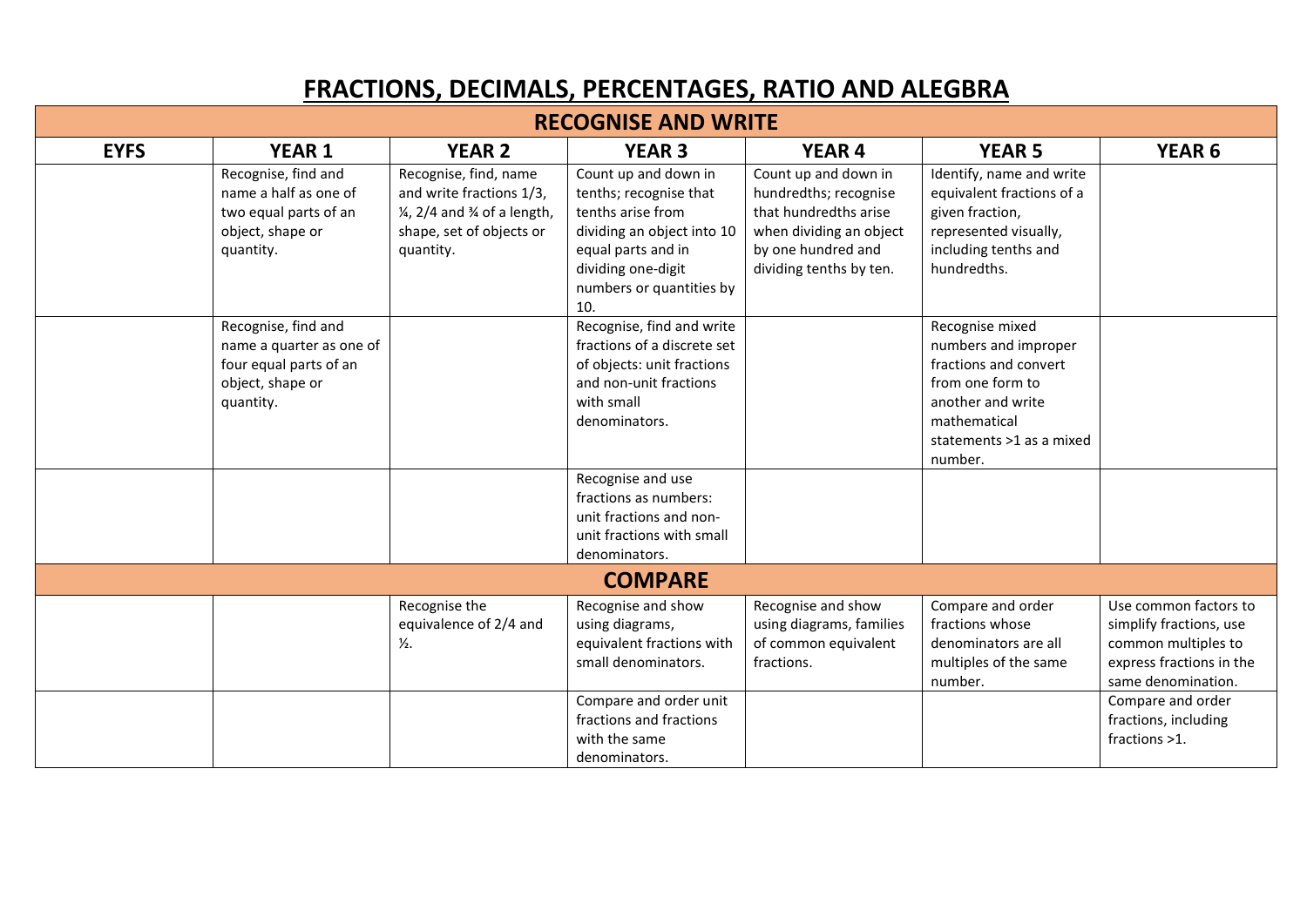## FRACTIONS, DECIMALS, PERCENTAGES, RATIO AND ALEGBRA CONT

| <b>CALCULATIONS</b>   |               |                                                               |                                                                                                           |                                                                                                                                                                                                              |                                                                                                                             |                                                                                                                                     |  |  |
|-----------------------|---------------|---------------------------------------------------------------|-----------------------------------------------------------------------------------------------------------|--------------------------------------------------------------------------------------------------------------------------------------------------------------------------------------------------------------|-----------------------------------------------------------------------------------------------------------------------------|-------------------------------------------------------------------------------------------------------------------------------------|--|--|
| <b>EYFS</b>           | <b>YEAR 1</b> | <b>YEAR 2</b>                                                 | <b>YEAR 3</b>                                                                                             | <b>YEAR 4</b>                                                                                                                                                                                                | <b>YEAR 5</b>                                                                                                               | <b>YEAR 6</b>                                                                                                                       |  |  |
|                       |               | Write simple fractions<br>for example, $\frac{1}{2}$ of 6 = 3 | Add and subtract<br>fractions with the same<br>denominator within one<br>whole e.g. $5/7 + 1/7 =$<br>6/7. | Add and subtract<br>fractions with the same<br>denominator.                                                                                                                                                  | Add and subtract<br>fractions with the same<br>denominator and<br>denominators that are<br>multiples of the same<br>number. | Add and subtract<br>fractions with different<br>denominators and mixed<br>numbers, using the<br>concept of equivalent<br>fractions. |  |  |
|                       |               |                                                               |                                                                                                           |                                                                                                                                                                                                              | Multiply proper fractions<br>and mixed numbers by<br>whole numbers,<br>supported by materials<br>and diagrams.              | Multiply simple pairs of<br>proper fractions, writing<br>the answer in its simplest<br>form.                                        |  |  |
|                       |               |                                                               |                                                                                                           |                                                                                                                                                                                                              |                                                                                                                             | Divide proper fractions<br>by whole numbers.                                                                                        |  |  |
| <b>SOLVE PROBLEMS</b> |               |                                                               |                                                                                                           |                                                                                                                                                                                                              |                                                                                                                             |                                                                                                                                     |  |  |
|                       |               |                                                               | Solve problems that<br>involve all of the above.                                                          | Solve problems involving<br>increasingly harder<br>fractions to calculate<br>quantities, and fractions<br>to divide quantities,<br>including non-unit<br>fractions where the<br>answer is a whole<br>number. |                                                                                                                             |                                                                                                                                     |  |  |
|                       |               |                                                               | <b>DECIMALS: RECOGNISE AND WRITE</b>                                                                      |                                                                                                                                                                                                              |                                                                                                                             |                                                                                                                                     |  |  |
|                       |               |                                                               |                                                                                                           | Recognise and write<br>decimal equivalents of<br>any number of tenths or<br>hundredths.                                                                                                                      | Read and write decimal<br>numbers as fractions.                                                                             | Identify the value of each<br>digit in numbers given to<br>three decimal places.                                                    |  |  |
|                       |               |                                                               |                                                                                                           | Recognise and write<br>decimal equivalents to 1/4,<br>$1/2, \%$ .                                                                                                                                            | Recognise and use<br>thousandths and relate<br>them to tenths,<br>hundredths and decimal<br>equivalents.                    |                                                                                                                                     |  |  |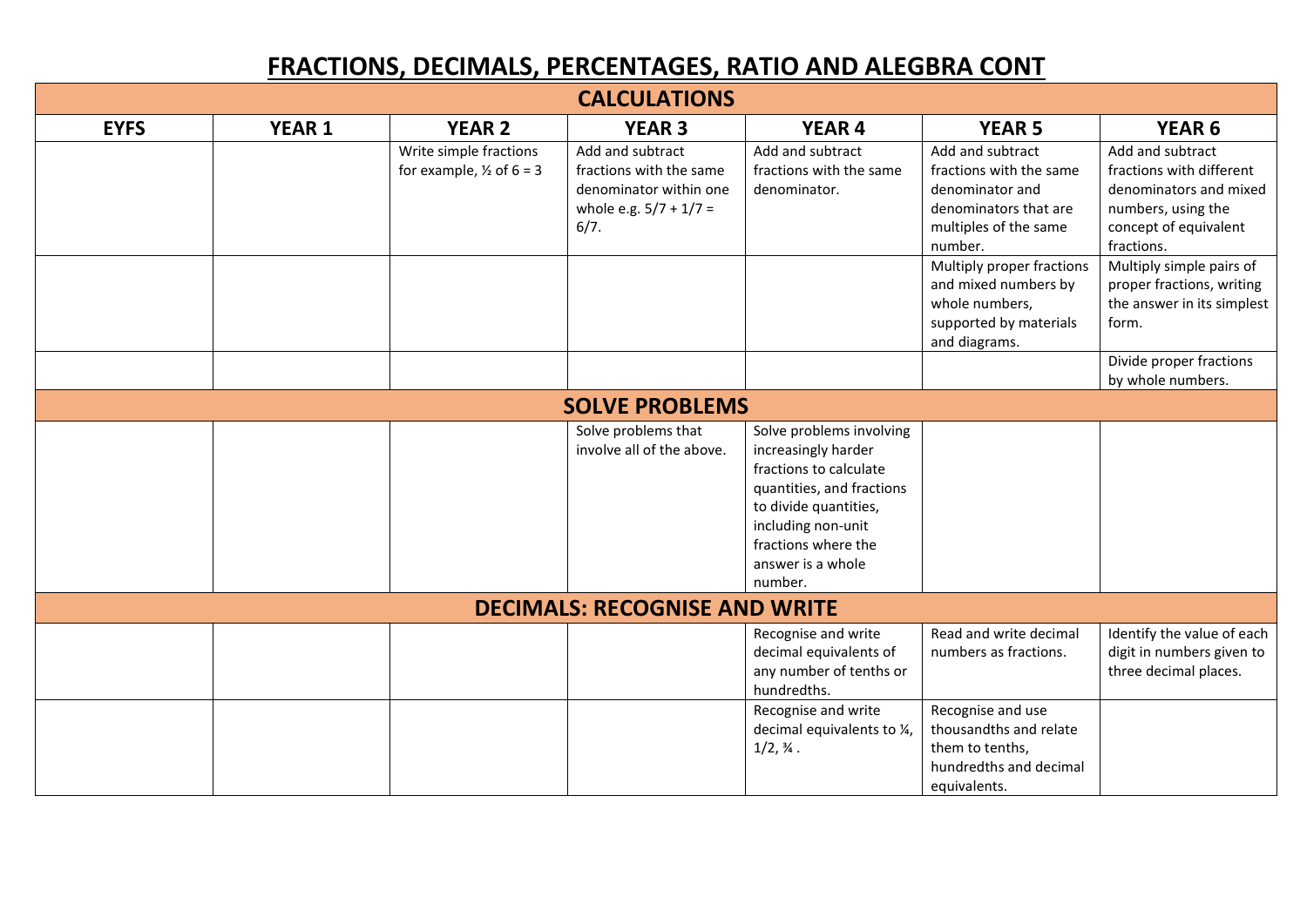## FRACTIONS, DECIMALS, PERCENTAGES, RATIO AND ALEGBRA CONT

| <b>DECIMALS: COMPARE</b>                   |               |               |               |                            |                          |                          |  |
|--------------------------------------------|---------------|---------------|---------------|----------------------------|--------------------------|--------------------------|--|
| <b>EYFS</b>                                | <b>YEAR 1</b> | <b>YEAR 2</b> | <b>YEAR 3</b> | <b>YEAR 4</b>              | <b>YEAR 5</b>            | YEAR <sub>6</sub>        |  |
|                                            |               |               |               | Round decimals with one    | Round decimals with two  |                          |  |
|                                            |               |               |               | decimal place to the       | decimal places to the    |                          |  |
|                                            |               |               |               | nearest whole number.      | nearest whole number     |                          |  |
|                                            |               |               |               |                            | and to one decimal       |                          |  |
|                                            |               |               |               |                            | place.                   |                          |  |
|                                            |               |               |               | Compare numbers with       | Read, write, order and   |                          |  |
|                                            |               |               |               | the same number of         | compare numbers with     |                          |  |
|                                            |               |               |               | decimal places up to two   | up to three decimal      |                          |  |
|                                            |               |               |               | decimal places.            | places.                  |                          |  |
| <b>DECIMALS: CALCULATIONS AND PROBLEMS</b> |               |               |               |                            |                          |                          |  |
|                                            |               |               |               | Find the effect of         | Solve problems involving | Multiply and divide      |  |
|                                            |               |               |               | dividing a one-or two-     | numbers up to three      | numbers by 10, 100 and   |  |
|                                            |               |               |               | digit number by 10 and     | decimal places.          | 1000 giving answers up   |  |
|                                            |               |               |               | 100, identifying the value |                          | to three decimal places. |  |
|                                            |               |               |               | of the digits in the       |                          |                          |  |
|                                            |               |               |               | answer as ones, tenths     |                          |                          |  |
|                                            |               |               |               | or hundredths.             |                          |                          |  |
|                                            |               |               |               |                            |                          | Multiply one-digit       |  |
|                                            |               |               |               |                            |                          | numbers with up to two   |  |
|                                            |               |               |               |                            |                          | decimal places by whole  |  |
|                                            |               |               |               |                            |                          | numbers.                 |  |
|                                            |               |               |               |                            |                          | Use written division     |  |
|                                            |               |               |               |                            |                          | methods in cases where   |  |
|                                            |               |               |               |                            |                          | the answer has up to two |  |
|                                            |               |               |               |                            |                          | decimal places.          |  |
|                                            |               |               |               |                            |                          | Solve problems which     |  |
|                                            |               |               |               |                            |                          | require answers to be    |  |
|                                            |               |               |               |                            |                          | rounded to specified     |  |
|                                            |               |               |               |                            |                          | degrees of accuracy.     |  |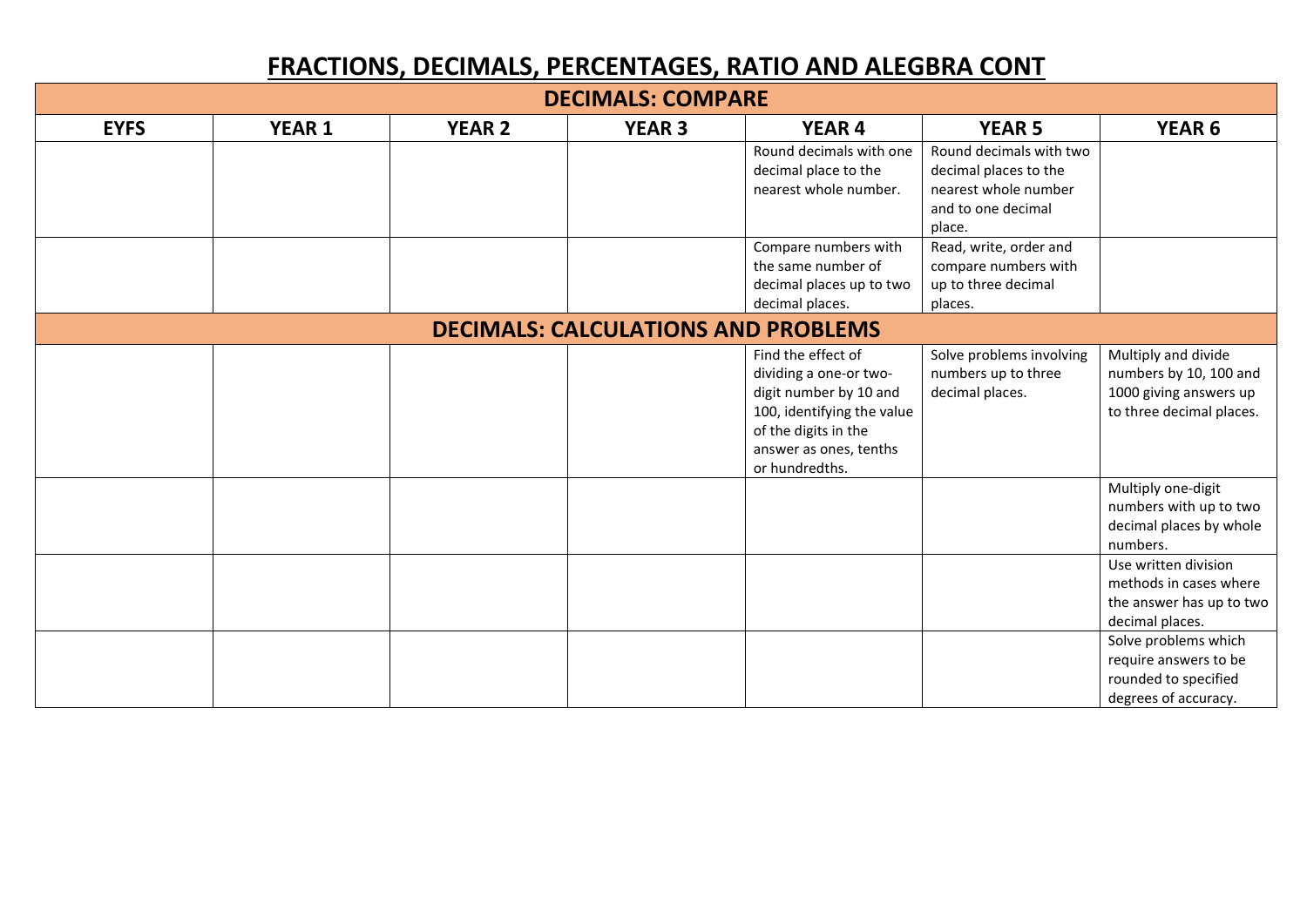## FRACTIONS, DECIMALS, PERCENTAGES, RATIO AND ALEGBRA CONT

| <b>FRACTIONS, DECIMALS AND PERCENTAGES</b> |               |               |               |                                                                                                             |                                                                                                                                                                                                               |                                                                                                                                 |  |  |
|--------------------------------------------|---------------|---------------|---------------|-------------------------------------------------------------------------------------------------------------|---------------------------------------------------------------------------------------------------------------------------------------------------------------------------------------------------------------|---------------------------------------------------------------------------------------------------------------------------------|--|--|
| <b>EYFS</b>                                | <b>YEAR 1</b> | <b>YEAR 2</b> | <b>YEAR 3</b> | <b>YEAR 4</b>                                                                                               | <b>YEAR 5</b>                                                                                                                                                                                                 | YEAR <sub>6</sub>                                                                                                               |  |  |
|                                            |               |               |               | Solve simple measure<br>and money problems<br>involving fractions and<br>decimals to two decimal<br>places. | Recognise the percent<br>symbol and understand<br>the percent relates to a<br>number of parts per<br>hundred and write<br>percentages as a fraction<br>with denominator of 100<br>and as a decimal.           | Associate a fraction with<br>division and calculate<br>decimal fraction<br>equivalents.                                         |  |  |
|                                            |               |               |               |                                                                                                             | Solve problems which<br>require knowing<br>percentage and decimal<br>equivalents of $\frac{1}{2}$ , $\frac{1}{5}$ ,<br>$2/5$ , 4/5 and those<br>fractions with a<br>denominator of a<br>multiple of 10 or 25. | Recall and use<br>equivalences between<br>simple fractions,<br>decimals and<br>percentages, including in<br>different contexts. |  |  |

| <b>RATIO AND PROPORTION</b> |               |               |               |               |               |                              |  |  |
|-----------------------------|---------------|---------------|---------------|---------------|---------------|------------------------------|--|--|
| <b>EYFS</b>                 | <b>YEAR 1</b> | <b>YEAR 2</b> | <b>YEAR 3</b> | <b>YEAR 4</b> | <b>YEAR 5</b> | <b>YEAR 6</b>                |  |  |
|                             |               |               |               |               |               | Solve problems involving the |  |  |
|                             |               |               |               |               |               | relative sizes of two        |  |  |
|                             |               |               |               |               |               | quantities where missing     |  |  |
|                             |               |               |               |               |               | values can be found by using |  |  |
|                             |               |               |               |               |               | integer multiplication and   |  |  |
|                             |               |               |               |               |               | division facts.              |  |  |
|                             |               |               |               |               |               | Solve problems involving the |  |  |
|                             |               |               |               |               |               | calculation of percentages   |  |  |
|                             |               |               |               |               |               | and the use of percentages   |  |  |
|                             |               |               |               |               |               | for comparison.              |  |  |
|                             |               |               |               |               |               | Solve problems involving     |  |  |
|                             |               |               |               |               |               | similar shapes where the     |  |  |
|                             |               |               |               |               |               | scale factor is known or can |  |  |
|                             |               |               |               |               |               | be found.                    |  |  |
|                             |               |               |               |               |               | Solve problems involving     |  |  |
|                             |               |               |               |               |               | unequal sharing and          |  |  |
|                             |               |               |               |               |               | grouping.                    |  |  |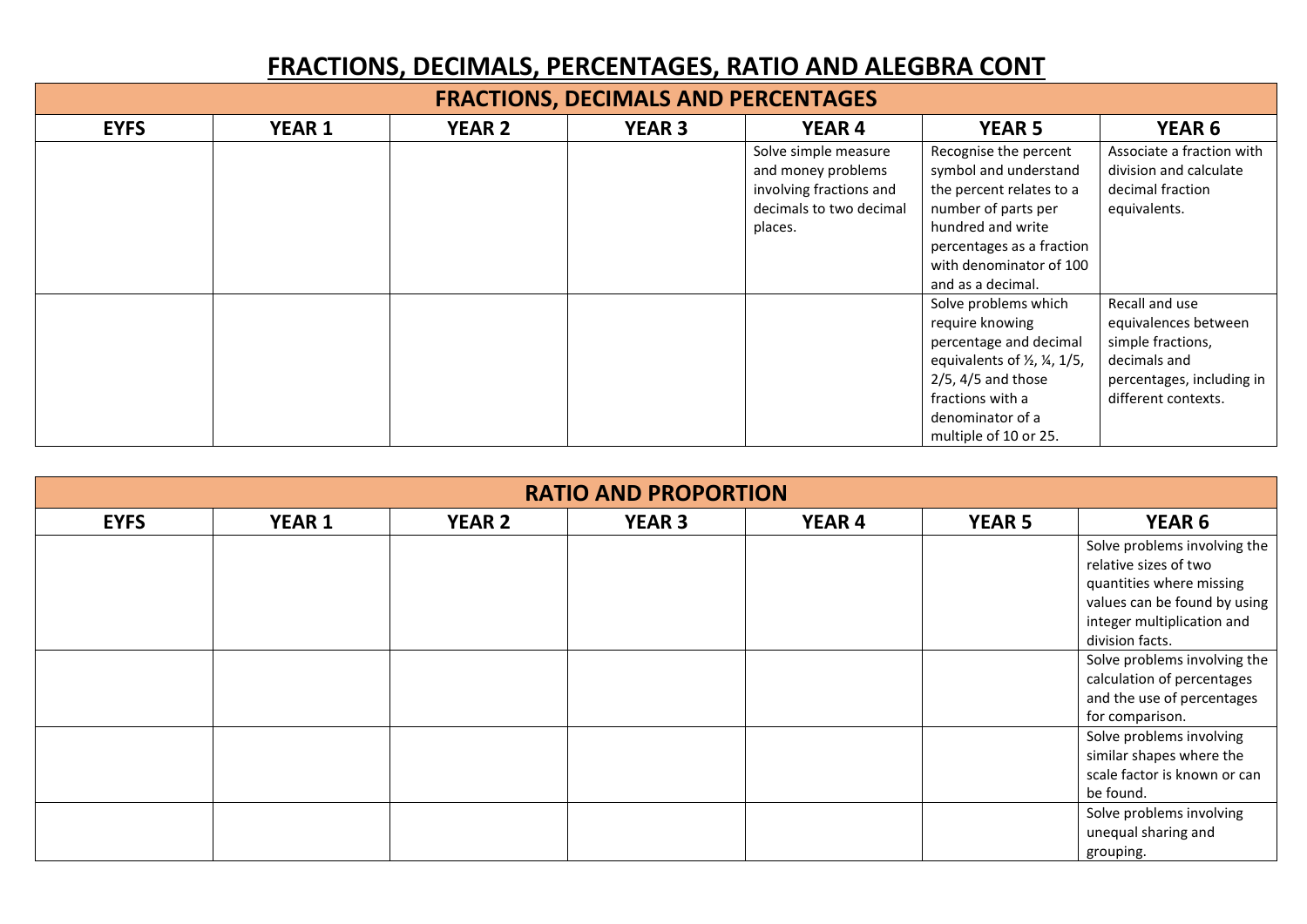|             | <b>ALGEBRA</b><br>*note- although algebraic notation isn't introduced until Y6, algebraic thinking starts earlier                                                    |                                                                                                                                                                     |                                                          |               |               |                                                                         |  |  |  |
|-------------|----------------------------------------------------------------------------------------------------------------------------------------------------------------------|---------------------------------------------------------------------------------------------------------------------------------------------------------------------|----------------------------------------------------------|---------------|---------------|-------------------------------------------------------------------------|--|--|--|
| <b>EYFS</b> | <b>YEAR 1</b>                                                                                                                                                        | <b>YEAR 2</b>                                                                                                                                                       | <b>YEAR 3</b>                                            | <b>YEAR 4</b> | <b>YEAR 5</b> | <b>YEAR 6</b>                                                           |  |  |  |
|             | Solve one-step problems<br>that involve addition and<br>subtraction, using<br>concrete apparatus and<br>pictorial representations<br>and missing number<br>problems. | Recognise and use the<br>inverse relationship<br>between addition and<br>subtraction and use this<br>to check calculations and<br>solve missing number<br>problems. | Solve problems,<br>including missing<br>number problems. |               |               | Use simple formulae.                                                    |  |  |  |
|             |                                                                                                                                                                      |                                                                                                                                                                     |                                                          |               |               | Generate and describe<br>linear number sequences.                       |  |  |  |
|             |                                                                                                                                                                      |                                                                                                                                                                     |                                                          |               |               | Express missing number<br>problems algebraically.                       |  |  |  |
|             |                                                                                                                                                                      |                                                                                                                                                                     |                                                          |               |               | Find pairs of numbers that<br>satisfy an equation with two<br>unknowns. |  |  |  |
|             |                                                                                                                                                                      |                                                                                                                                                                     |                                                          |               |               | Enumerate possibilities of<br>combinations of two<br>variables.         |  |  |  |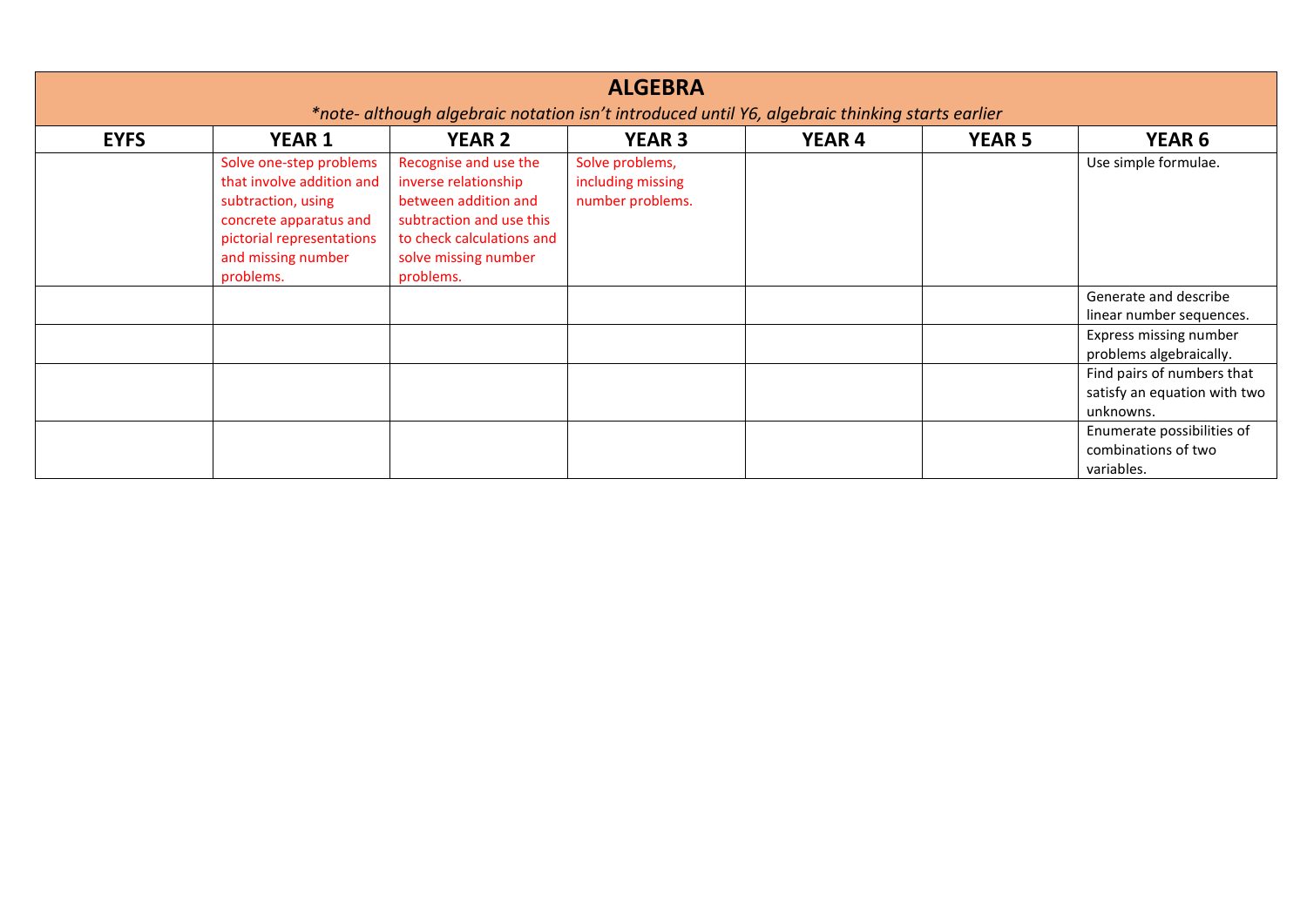## MEASUREMENT

| <b>USING MEASURES</b> |                                                                                                                                   |                                                                                                                                                                                                                                                                                                        |                                                                                                               |                                                           |                                                                                                                                                |                                                                                                                                                                                                                                                                |  |
|-----------------------|-----------------------------------------------------------------------------------------------------------------------------------|--------------------------------------------------------------------------------------------------------------------------------------------------------------------------------------------------------------------------------------------------------------------------------------------------------|---------------------------------------------------------------------------------------------------------------|-----------------------------------------------------------|------------------------------------------------------------------------------------------------------------------------------------------------|----------------------------------------------------------------------------------------------------------------------------------------------------------------------------------------------------------------------------------------------------------------|--|
| <b>EYFS</b>           | <b>YEAR 1</b>                                                                                                                     | <b>YEAR 2</b>                                                                                                                                                                                                                                                                                          | <b>YEAR 3</b>                                                                                                 | <b>YEAR 4</b>                                             | <b>YEAR 5</b>                                                                                                                                  | <b>YEAR 6</b>                                                                                                                                                                                                                                                  |  |
|                       | Compare, describe and<br>solve practical problems<br>for:<br>Lengths and heights, and<br>weight, capacity and<br>volume and time. | Choose and use<br>appropriate standard<br>units to estimate and<br>measure length/height in<br>any direction (m/cm);<br>mass $(kg/g)$ ;<br>temperature (Degrees<br>Celsius); capacity (I/ml)<br>to the nearest<br>appropriate unit, using<br>rulers, scales,<br>thermometers and<br>measuring vessels. | Measure, compare, add<br>and subtract: lengths<br>(m/cm/mm); mass<br>$(kg/g)$ ; volume capacity<br>$(I/ml)$ . | Convert between<br>different units of<br>measure.         | Convert between<br>different units of metric<br>measure.                                                                                       | Solve problems involving<br>the calculation and<br>conversion of units of<br>measure, using decimal<br>notation up to three<br>decimal places where<br>appropriate.                                                                                            |  |
|                       | Measure and begin to<br>record:<br>Lengths and heights,<br>mass/weight, capacity<br>and volume, time.                             | Compare and order<br>lengths, mass,<br>volume/capacity and<br>record the results using<br>$\le$ , $>$ and $=$ .                                                                                                                                                                                        |                                                                                                               | Estimate, compare and<br>calculate different<br>measures. | Understand and use<br>approximate<br>equivalences between<br>metric units and<br>common imperial units<br>such as inches, pounds<br>and pints. | Use, read, write and<br>convert between<br>standard units,<br>converting<br>measurements of length,<br>mass, volume and time<br>from a smaller unit of<br>measure to a larger unit<br>and vice versa, using<br>decimal notation up to<br>three decimal places. |  |
|                       |                                                                                                                                   |                                                                                                                                                                                                                                                                                                        |                                                                                                               |                                                           | Use all four operations to<br>solve problems involving<br>measure using decimal<br>notation, including<br>scaling.                             | Convert between miles<br>and kilometres.                                                                                                                                                                                                                       |  |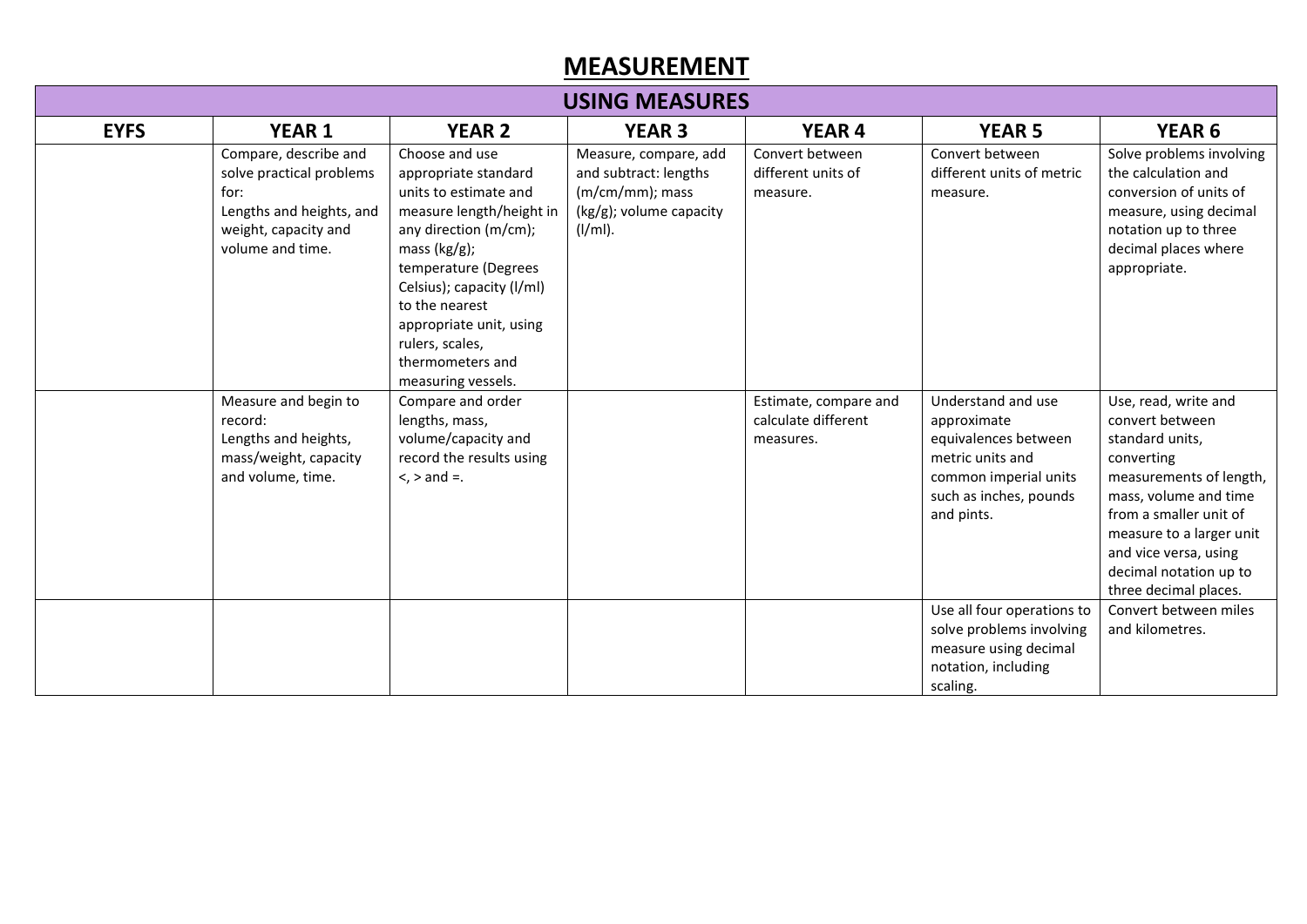## MEASUREMENT CONT

|             | <b>MONEY</b>                                                                                                   |                                                                                                                                                    |                                                                                                                                                       |                                                                                                                            |                                                                     |                                                                                                                                                                     |  |
|-------------|----------------------------------------------------------------------------------------------------------------|----------------------------------------------------------------------------------------------------------------------------------------------------|-------------------------------------------------------------------------------------------------------------------------------------------------------|----------------------------------------------------------------------------------------------------------------------------|---------------------------------------------------------------------|---------------------------------------------------------------------------------------------------------------------------------------------------------------------|--|
| <b>EYFS</b> | <b>YEAR 1</b>                                                                                                  | <b>YEAR 2</b>                                                                                                                                      | <b>YEAR 3</b>                                                                                                                                         | <b>YEAR 4</b>                                                                                                              | <b>YEAR 5</b>                                                       | <b>YEAR 6</b>                                                                                                                                                       |  |
|             | Recognise and know the<br>values of different<br>denominations of coins<br>and notes.                          | Recognise and use<br>symbols for pounds and<br>pence; combine amounts<br>to make a particular<br>value.<br>Find different                          | Add and subtract<br>amounts of money to<br>give change, using both £<br>and p in practical<br>contexts.                                               | Estimate, compare and<br>calculate different<br>measures, including<br>money in pounds and<br>pence.                       | Use all four<br>operations to solve<br>problems.                    |                                                                                                                                                                     |  |
|             |                                                                                                                | combinations of coins<br>that equal the same<br>amounts of money.                                                                                  |                                                                                                                                                       |                                                                                                                            |                                                                     |                                                                                                                                                                     |  |
|             |                                                                                                                | Solve simple problems in<br>a practical context<br>involving addition and<br>subtraction of money of<br>the same unit, including<br>giving change. |                                                                                                                                                       |                                                                                                                            |                                                                     |                                                                                                                                                                     |  |
|             |                                                                                                                |                                                                                                                                                    | <b>TIME</b>                                                                                                                                           |                                                                                                                            |                                                                     |                                                                                                                                                                     |  |
|             | Sequence events in<br>chronological order using<br>language (e.g. next,<br>then).                              | Compare and sequence<br>intervals of time.                                                                                                         | Tell and write the time<br>from an analogue clock,<br>including using Roman<br>Numerals from I to XII<br>and 12-hour and 24 hour<br>clocks.           | Read, write and convert<br>time between analogue<br>and digital 12 and 24-<br>hour clocks.                                 | Solve problems<br>involving converting<br>between units of<br>time. | Use, read, write and convert<br>between standard units,<br>converting measurements of<br>time from a smaller unit of<br>measure to a larger unit and<br>vice versa. |  |
|             | Recognise and use<br>language relating to<br>dates, including days of<br>the week, weeks,<br>months and years. | Tell and write the time to<br>five minutes, including<br>quarter past/to the hour<br>and draw the hands on a<br>clock face.                        | Estimate and read time<br>with increasing accuracy<br>to the nearest minute;<br>record and compare time<br>in terms of seconds,<br>minutes and hours. | Solve problems involving<br>converting from hours to<br>minutes; minutes to<br>seconds; years to<br>months; weeks to days. |                                                                     |                                                                                                                                                                     |  |
|             | Tell the time to the hour<br>and draw the hands on a<br>clock face.                                            | Know the number of<br>minutes in an hour and<br>the number of hours in a<br>day.                                                                   | Know the number of<br>seconds in a minute and<br>the number of days in a<br>month, year and leap<br>year.<br>Compare durations of                     |                                                                                                                            |                                                                     |                                                                                                                                                                     |  |
|             |                                                                                                                |                                                                                                                                                    | events.                                                                                                                                               |                                                                                                                            |                                                                     |                                                                                                                                                                     |  |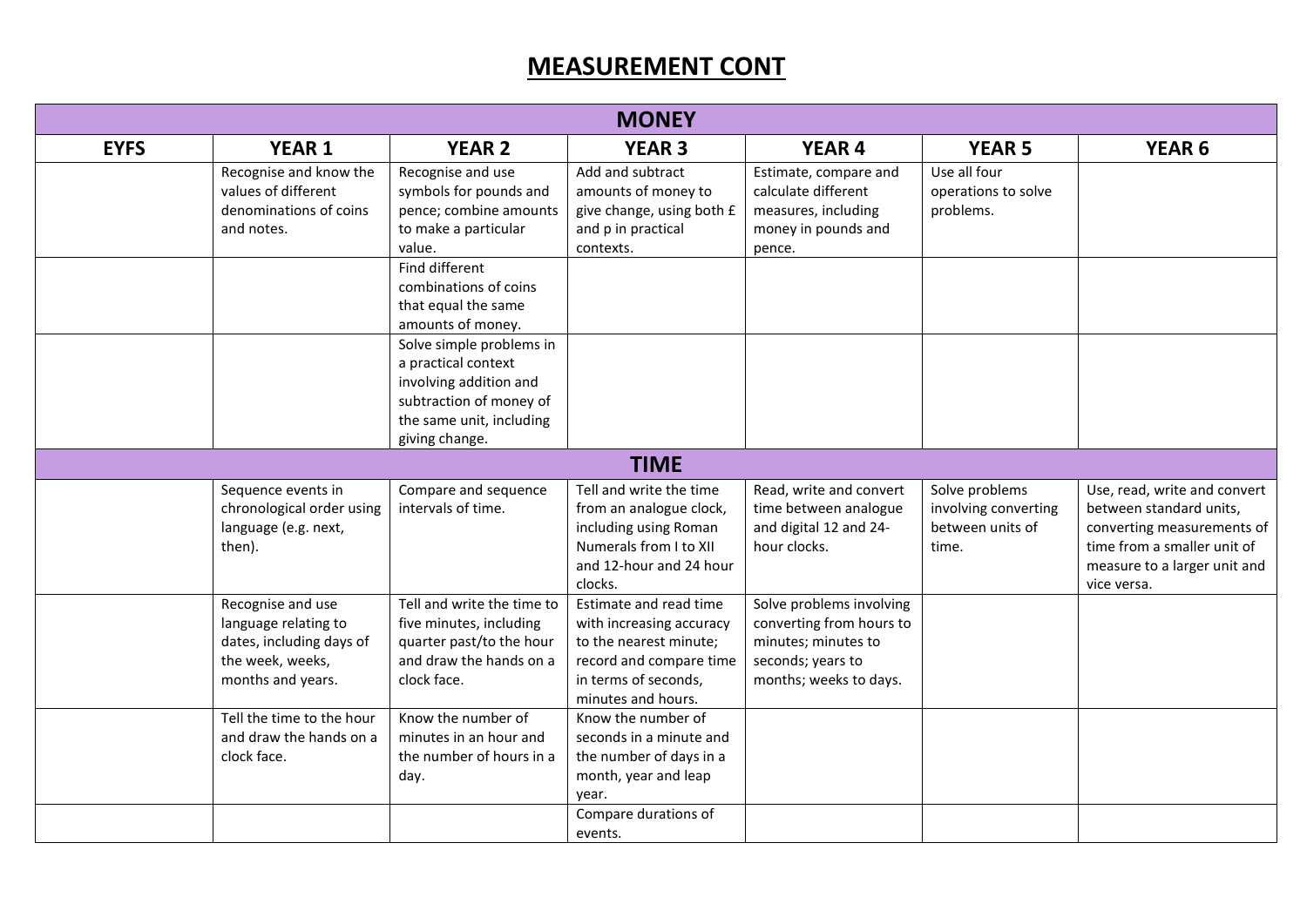## MEASUREMENT CONT

| PERIMETER, AREA AND VOLUME |               |               |                                               |                                                                                   |                                                                                                                                                                            |                                                                                                                                                               |  |
|----------------------------|---------------|---------------|-----------------------------------------------|-----------------------------------------------------------------------------------|----------------------------------------------------------------------------------------------------------------------------------------------------------------------------|---------------------------------------------------------------------------------------------------------------------------------------------------------------|--|
| <b>EYFS</b>                | <b>YEAR 1</b> | <b>YEAR 2</b> | <b>YEAR 3</b>                                 | <b>YEAR 4</b>                                                                     | <b>YEAR 5</b>                                                                                                                                                              | <b>YEAR 6</b>                                                                                                                                                 |  |
|                            |               |               | Measure the perimeter<br>of simple 2D shapes. | Measure and calculate<br>the perimeter of a<br>rectilinear figure in cm<br>and m. | Measure and<br>calculate the<br>perimeter or<br>composite rectilinear<br>shapes in cm and m.                                                                               | Recognise that shapes with<br>the same area can have<br>different perimeters and<br>vice versa.                                                               |  |
|                            |               |               |                                               | Find the area of a<br>rectilinear shape by<br>counting squares.                   | Calculate and<br>compare the area of<br>rectangles and<br>including using<br>standard units,<br>square cm and<br>square m and<br>estimate the area of<br>irregular shapes. | Recognise when it is<br>possible to use formulae for<br>area and volume of shapes.                                                                            |  |
|                            |               |               |                                               |                                                                                   | Estimate volume and<br>capacity.                                                                                                                                           | Calculate the area of<br>parallelograms and<br>triangles.                                                                                                     |  |
|                            |               |               |                                               |                                                                                   |                                                                                                                                                                            | Calculate, estimate and<br>compare volume of cubes<br>and cuboids using standard<br>units, including cubic cm and<br>cubic m and extending to<br>other units. |  |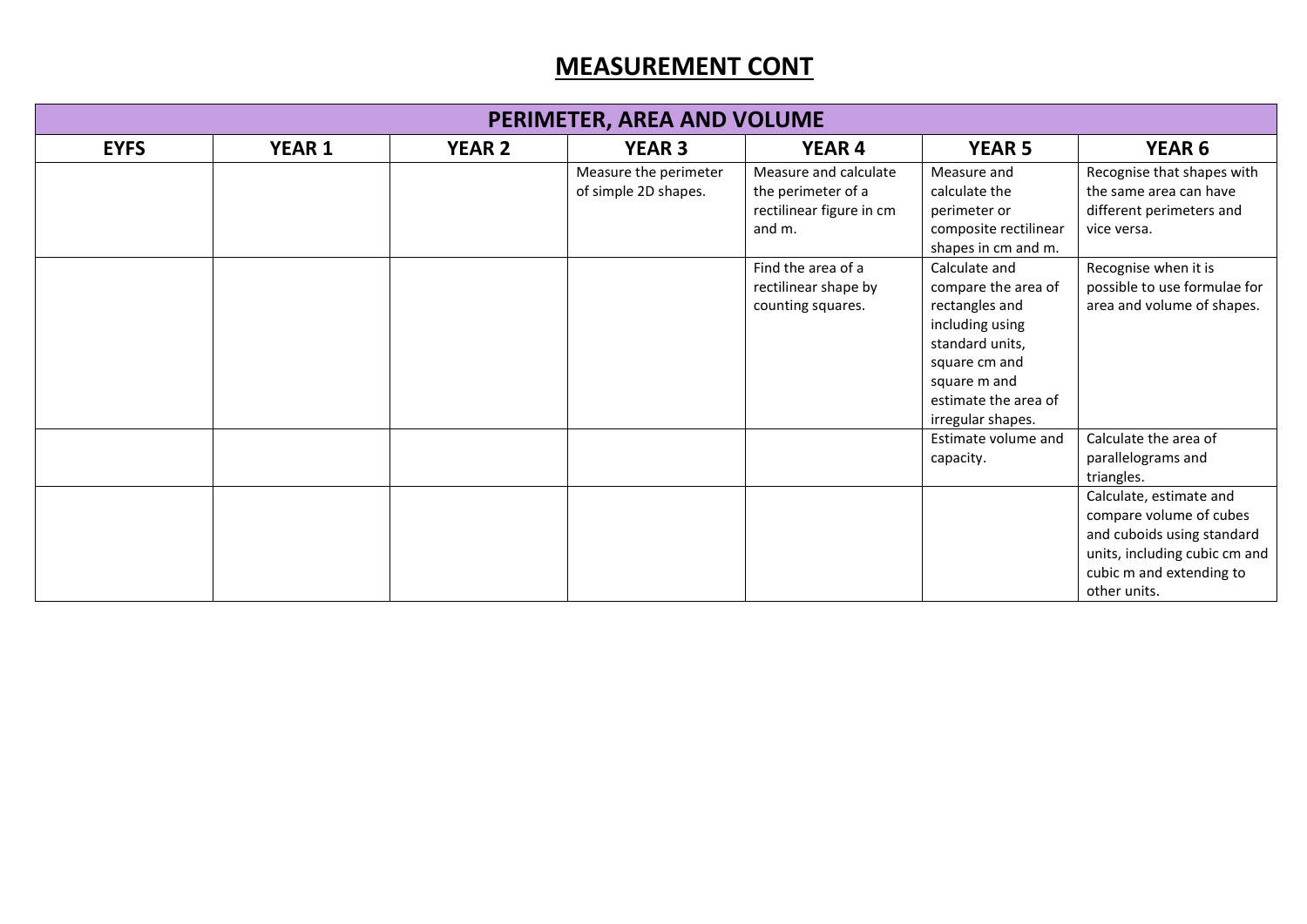## **GEOMETRY**

|             |                                         |                                                                                                                                    | <b>2D SHAPE</b>                                                                                                        |                                                                                                                                    |                                                                                                                    |                                                                                                                                                 |
|-------------|-----------------------------------------|------------------------------------------------------------------------------------------------------------------------------------|------------------------------------------------------------------------------------------------------------------------|------------------------------------------------------------------------------------------------------------------------------------|--------------------------------------------------------------------------------------------------------------------|-------------------------------------------------------------------------------------------------------------------------------------------------|
| <b>EYFS</b> | <b>YEAR 1</b>                           | <b>YEAR 2</b>                                                                                                                      | <b>YEAR 3</b>                                                                                                          | <b>YEAR 4</b>                                                                                                                      | <b>YEAR 5</b>                                                                                                      | <b>YEAR 6</b>                                                                                                                                   |
|             | Recognise and name<br>common 2D shapes. | Identify and describe the<br>properties of 2D shapes,<br>including the number of<br>sides and line symmetry<br>in a vertical line. | Draw 2D shapes.                                                                                                        | Compare and classify<br>geometric shapes,<br>including quadrilaterals<br>and triangles, based on<br>their properties and<br>sizes. | Distinguish between<br>regular and irregular<br>polygons based on<br>reasoning about<br>equal sides and<br>angles. | Draw 2D shapes using given<br>dimensions and angles.                                                                                            |
|             |                                         | Identify 2D shapes on<br>the surface of 3D shapes.                                                                                 |                                                                                                                        | Identify lines of<br>symmetry in 2D shapes<br>presented in different<br>orientations.                                              | Use the properties of<br>rectangles to deduce<br>related facts and find<br>missing lengths and<br>angles.          | Compare and classify<br>geometric shapes based on<br>their properties and sizes.                                                                |
|             |                                         | Compare and sort<br>common 2D shapes and<br>everyday objects.                                                                      |                                                                                                                        |                                                                                                                                    |                                                                                                                    | Illustrate and name parts of<br>a circle, including radius,<br>diameter and circumference<br>and know that the diameter<br>is twice the radius. |
|             |                                         |                                                                                                                                    | <b>3D SHAPE</b>                                                                                                        |                                                                                                                                    |                                                                                                                    |                                                                                                                                                 |
|             | Recognise and name<br>common 3D shapes  | Recognise and name<br>common 3D shapes.<br>Compare and sort                                                                        | Make 3D shapes using<br>modelling materials;<br>recognise 3D shapes in<br>different orientations<br>and describe them. |                                                                                                                                    | Identify 3D shapes,<br>including cubes and<br>other cuboids, from<br>2D representations.                           | Recognise, describe and<br>build simple 3D shapes,<br>including making nets.                                                                    |
|             |                                         | common 3D shapes and<br>everyday objects.                                                                                          |                                                                                                                        |                                                                                                                                    |                                                                                                                    |                                                                                                                                                 |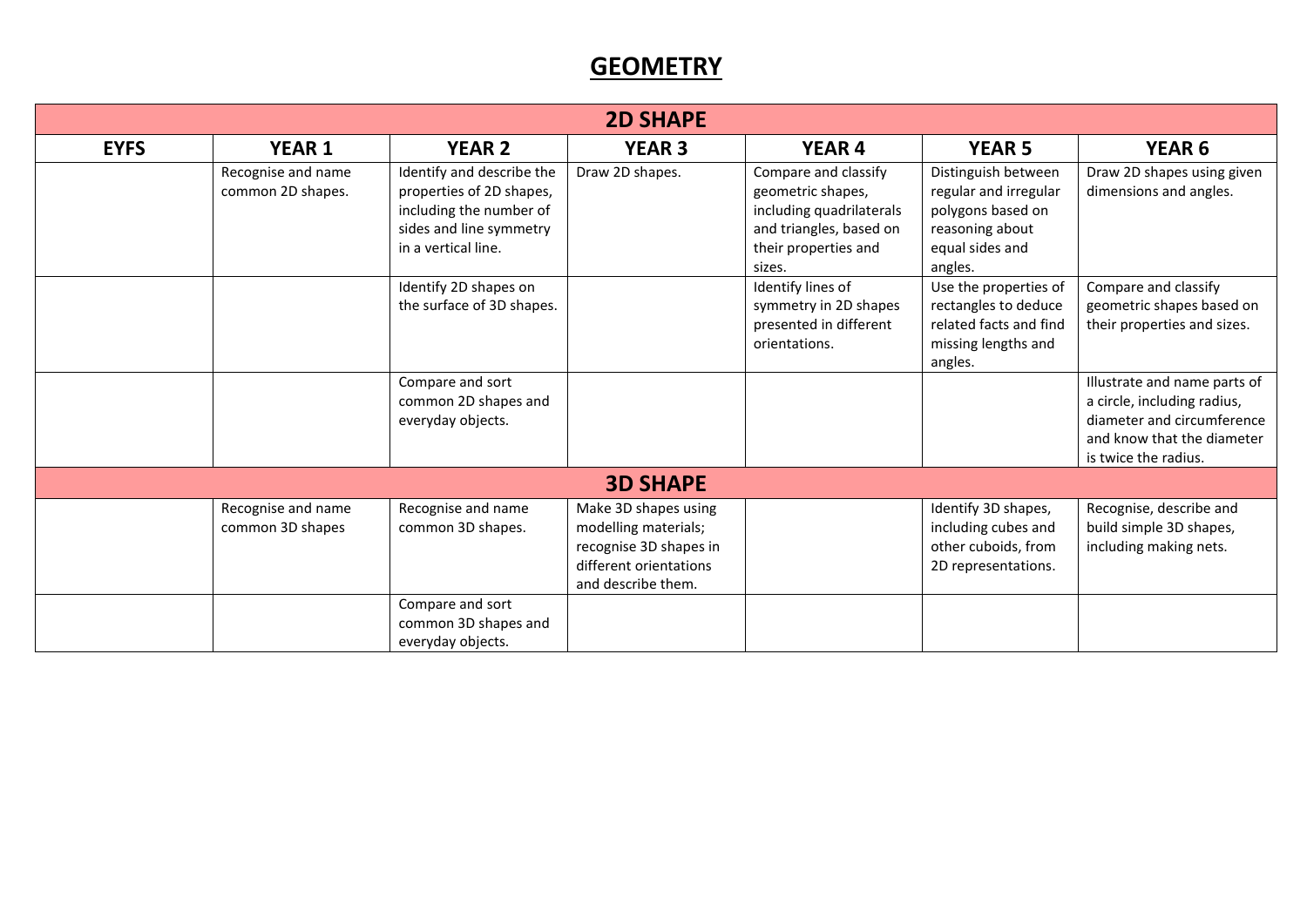## **GEOMETRY CONT**

| <b>ANGLES AND LINES</b> |                                                                                                                 |                                                                                                                                                                                                                                                                                   |                                                                                                                                                                                                                                     |                                                                                                                                                                                            |                                                                                                                                                           |                                                                                                                                    |  |
|-------------------------|-----------------------------------------------------------------------------------------------------------------|-----------------------------------------------------------------------------------------------------------------------------------------------------------------------------------------------------------------------------------------------------------------------------------|-------------------------------------------------------------------------------------------------------------------------------------------------------------------------------------------------------------------------------------|--------------------------------------------------------------------------------------------------------------------------------------------------------------------------------------------|-----------------------------------------------------------------------------------------------------------------------------------------------------------|------------------------------------------------------------------------------------------------------------------------------------|--|
| <b>EYFS</b>             | <b>YEAR 1</b>                                                                                                   | <b>YEAR 2</b>                                                                                                                                                                                                                                                                     | <b>YEAR 3</b>                                                                                                                                                                                                                       | <b>YEAR 4</b>                                                                                                                                                                              | <b>YEAR 5</b>                                                                                                                                             | <b>YEAR 6</b>                                                                                                                      |  |
|                         |                                                                                                                 |                                                                                                                                                                                                                                                                                   | Recognise angles as a<br>property of a shape or a<br>description of a turn.                                                                                                                                                         | Identify acute and<br>obtuse angles and<br>compare and order<br>angles up to two right<br>angles by size.                                                                                  | Known angles are<br>measured in degrees:<br>estimate and<br>compare acute,<br>obtuse and reflex<br>angles.                                                | Find unknown angles in any<br>triangles, quadrilaterals and<br>regular polygons.                                                   |  |
|                         |                                                                                                                 |                                                                                                                                                                                                                                                                                   | Identify right angles,<br>recognise that two right<br>angles make a half-turn,<br>three make three<br>quarters of a turn and<br>four a complete turn;<br>identify whether angles<br>are greater than or less<br>than a right angle. | Identify lines of<br>symmetry in a 2D shape<br>presented in different<br>orientations.                                                                                                     | Draw given angles,<br>and measure them in<br>degrees.                                                                                                     | Recognise angles where<br>they meet at a point are on<br>a straight line or are<br>vertically opposite and find<br>missing angles. |  |
|                         |                                                                                                                 |                                                                                                                                                                                                                                                                                   | Identify horizontal and<br>vertical lines and pairs of<br>perpendicular and<br>parallel lines.                                                                                                                                      | Complete a simple<br>symmetric figure with<br>respect to a specific line<br>of symmetry.                                                                                                   | Identify: angles<br>around a point and<br>one whole turn;<br>angles at a point on a<br>straight line and 1/2 a<br>turn, other multiples<br>of 90 degrees. |                                                                                                                                    |  |
|                         |                                                                                                                 |                                                                                                                                                                                                                                                                                   | <b>POSITION AND DIRECTION</b>                                                                                                                                                                                                       |                                                                                                                                                                                            |                                                                                                                                                           |                                                                                                                                    |  |
|                         | Describe position,<br>direction and movement.<br>including whole, half,<br>quarter and three-<br>quarter turns. | Order and arrange<br>combinations of<br>mathematical objects in<br>patterns and sequences.                                                                                                                                                                                        |                                                                                                                                                                                                                                     | Describe positions on a<br>2D grid as coordinates in<br>the first quadrant.                                                                                                                | Identify, describe and<br>represent the<br>position of a shape<br>following a reflection<br>or translation.                                               | Describe positions on the<br>full coordinate grid (4<br>quadrants).                                                                |  |
|                         |                                                                                                                 | Use vocabulary to<br>describe position,<br>movement and direction<br>including movement in a<br>straight line and<br>distinguishing between<br>rotation as a turn and in<br>terms of right angles for<br>1/ <sub>4</sub> , 1/ <sub>2</sub> and <sup>3</sup> / <sub>4</sub> turns. |                                                                                                                                                                                                                                     | Describe movements<br>between positions as<br>translations of a given<br>unit to the left/right and<br>up/down.<br>Plot specified points and<br>draw sides to complete a<br>given polygon. |                                                                                                                                                           | Draw and translate simple<br>shapes on the coordinate<br>plane and reflect them in<br>the axes.                                    |  |